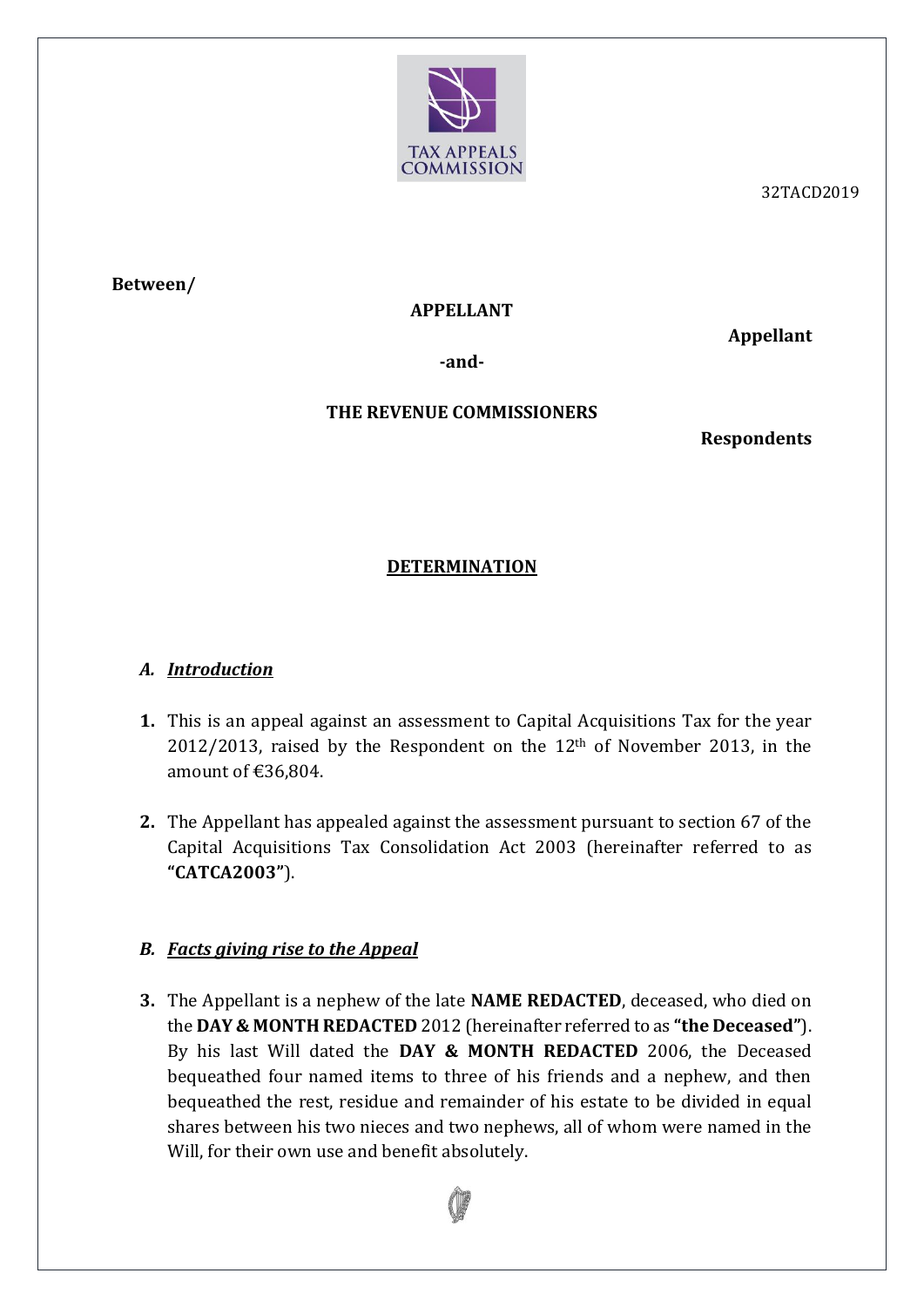

- **4.** The Appellant's share of the residue amounted to some €156,180 and the Appellant filed a Form IT38 Capital Acquisitions Tax return in respect of this amount on the 30th of October 2013.
- **5.** The Appellant has two children; **CHILD A**, who was born on the **DAY & MONTH REDACTED** 2006, and **CHILD B**, who was born on the **DAY & MONTH REDACTED** 2009. Both of the Appellant's children suffer from a rare condition called **NAME OF CONDITION REDACTED**, as does the Appellant's wife. This is an early-onset neurological condition and is progressive in nature.
- **6.** The condition has greatly restricted the children's mobility and means that they must frequently be carried. **CHILD B** uses a walking frame to walk short distances but requires the use of a wheelchair to travel longer distances. Both children wear orthotics and receive intra-muscular injections to give relief from the increased muscle tone and stiffness caused by their condition. The children are also required to undergo serial casts in plaster boots, which restricts their mobility still further. Both children also require extensive physiotherapy which the Appellant and his wife have largely had to source privately and pay for themselves.
- **7.** I heard evidence from the Appellant and his wife at the hearing of the appeal, which I found to be truthful and accurate. They testified that the monies inherited from the Deceased had been used to purchase and modify a new dwelling-house. Their former home had been a two-storey house with on-street parking, which was totally unsuitable for their needs. They had sold this house and purchased a more suitable dwelling, near to their children's schools and friends. They had sought to purchase a bungalow but this wasn't possible, so they had instead purchased a house which they could modify. They had installed in their new home a downstairs bathroom, a downstairs bedroom and a larger kitchen, which could accommodate the wheelchair and walker of their son, **CHILD B**. The purchase and modification of their new house was funded by the sale of their former home (which had been in negative equity), the inheritance received from the Deceased and a loan from their Credit Union. They indicated that the remainder of the inheritance would be used to fund additional private therapies and treatments for their children, such as an intensive two-week physiotherapy session in a UK rehabilitative treatment centre, which would increase their mobility.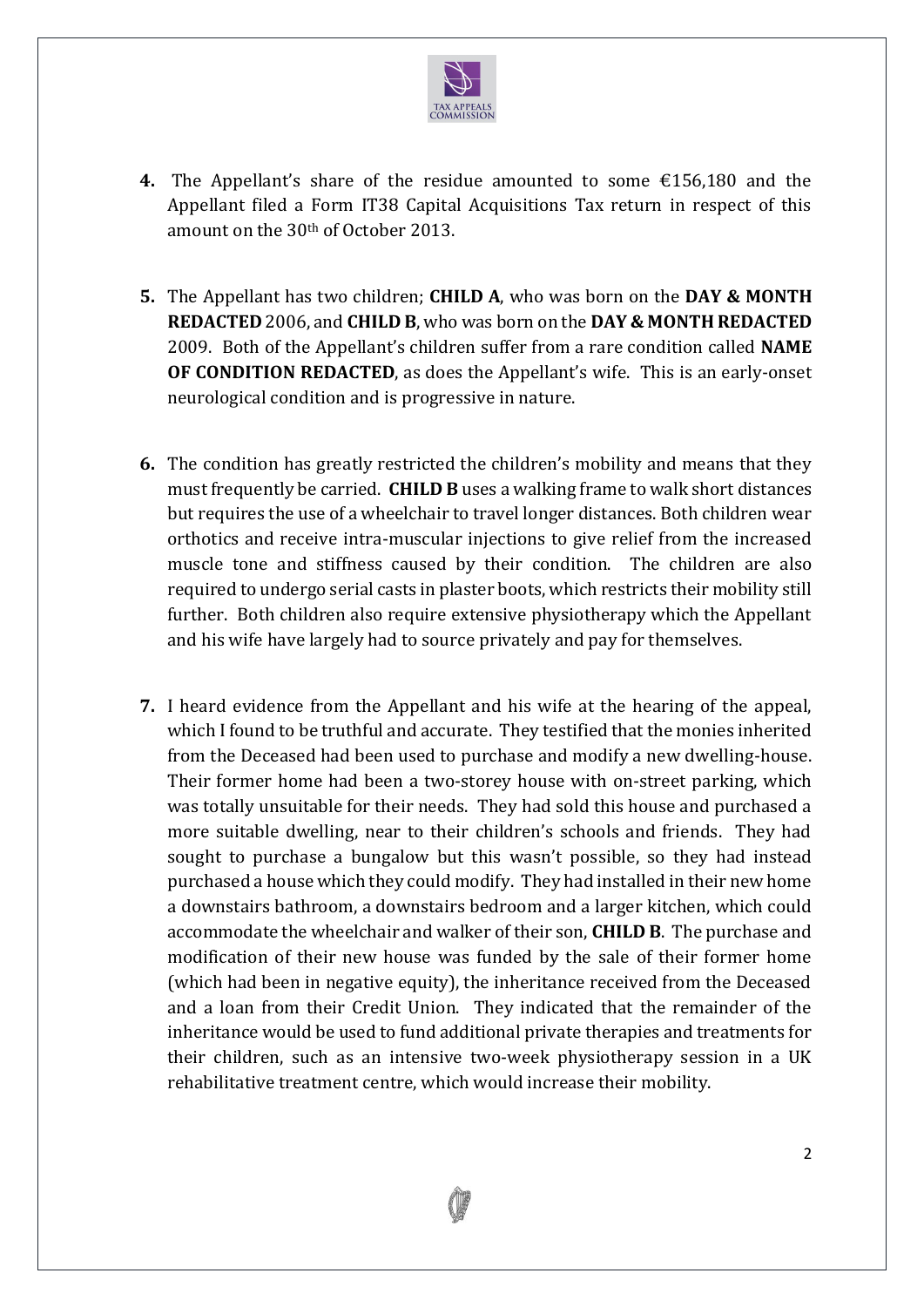

**8.** The Appellant has claimed that as the monies he has inherited from his uncle have been and will be used to fund the needs and medical care of his children, he is entitled to relief pursuant to section 84 of CATCA2003. The Respondent denies that the Appellant is entitled to this relief.

## *C. Relevant Legislation*

**9.** Section 84 of CATCA2003 provides as follows:-

*"(1) In this section, "qualifying expenses" means expenses relating to medical care including the cost of maintenance in connection with such medical care.*

*(2) A gift or inheritance which is taken exclusively for the purpose of discharging qualifying expenses of an individual who is permanently incapacitated by reason of physical or mental infirmity is, to the extent that the Commissioners are satisfied that it has been or will be applied to such purpose, exempt from tax and is not taken into account in computing tax."*

## *D. The Appellant's Submissions*

**10.**The core of the Appellant's submissions was that it was always the Deceased's intention that the monies he was leaving to the Appellant in his Will would be used to provide for his children's needs . He submitted that the Deceased wrote his Will without the knowledge of the specific tax exemption available under section 84, and this was why the bequest was made to the Appellant and not to his children. However, he submitted that the Deceased was aware and sympathetic that both of the Appellant's children had physical disabilities, and in leaving money to the Appellant the Deceased intended that the monies would be used to put in place the facilities necessary to accommodate the Appellant's children's ongoing care needs.

### *E. The Respondent's Submissions*

**11.**In response to the points advanced by the Appellant, the Respondent submits that in order for the section 84 exemption to apply to a gift or inheritance, the gift or inheritance must be taken by a person who is permanently incapacitated by

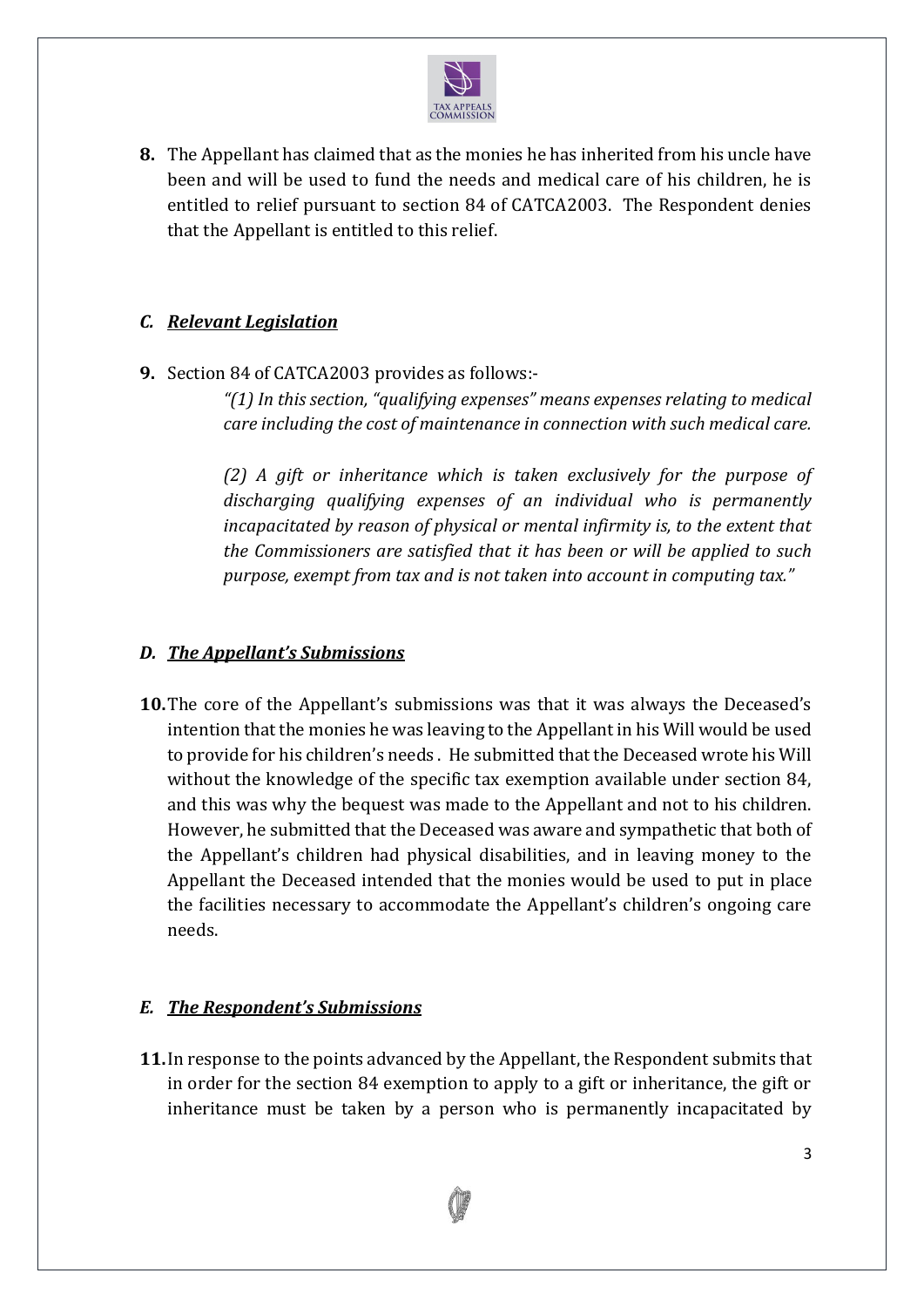

reason of a physical or mental infirmity. The Respondent further submitted that the exemption will only be available where there is evidence from the Disponer, either in the Will or otherwise, that he or she has provided the benefit exclusively for the purpose of discharging qualifying expenses.

**12.**In support of this position, the Respondent pointed to Part 22 of the Respondent's CAT Operational Manual, which then stated as follows:-

> *"In order for the exemption to apply, a person who is permanently incapacitated by reason of a physical or mental infirmity must take the gift or inheritance.*

> *Also, the gift or inheritance must be taken exclusively for the purpose of discharging qualifying expenses.*

> *It is Revenue's position that the phrase "taken exclusively for the purpose of discharging qualifying expenses" refers to the intention in the mind of the disponer who provides the gift or inheritance.*

> *Accordingly, in order for the exemption to apply, there must be evidence from the disponer, either by will or otherwise, that he or she has provided the benefit exclusively for these purposes."*

- **13.**The Respondent further pointed out that it is the Appellant who received the inheritance in the instant appeal, but it is his children who are incapacitated, and that the Deceased's Will made no reference whatsoever to making provision for the Appellant's children's needs. They further pointed out that the Deceased made his Will on the **DAY & MONTH REDACTED** 2006, when the Appellant's daughter was only 5 months old, and almost three years prior to the birth of the Appellant's son.
- **14.**The Respondent further submitted that, in deciding whether or not the Appellant was entitled to relief under section 84, it was necessary for them to be seen to fair and impartial to all four beneficiaries of the residue of the Deceased's estate.
- **15.**In response to my asking the Revenue representatives as to what precisely the work "*taken*" meant in the context of section 84, it was submitted that this was a technical phrase, and a reference to the mechanism by which a gift or inheritance was received by a beneficiary.

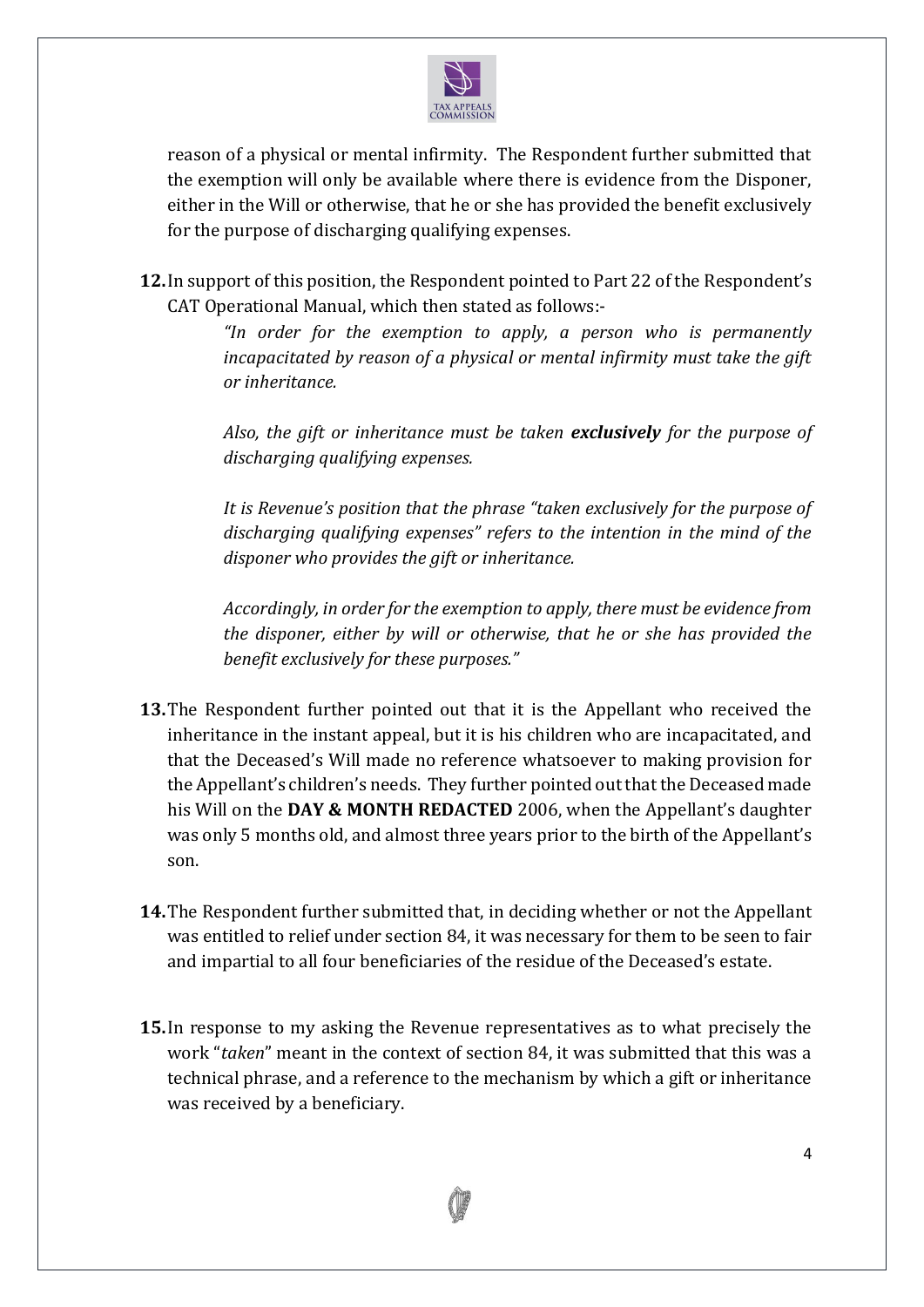

#### *F. Analysis and Findings*

**16.**In considering whether or not the Appellant is entitled to an exemption from CAT pursuant to section 84, I believe that the test to be applied is that set out in the oftcited decision of Kennedy C.J. in *Revenue Commissioners –v- Doorley* **[1933] IR 750**, where he stated:-

> *"The duty of the Court, as it appears to me, is to reject an a priori line of reasoning and to examine the text of the taxing Act in question and determine whether the tax in question is thereby imposed expressly and in clear and unambiguous terms, on the alleged subject of taxation, for no person or property is to be subjected to taxation unless brought within the letter of the taxing statute, i.e., within the letter of the statute as interpreted with the assistance of the ordinary canons of interpretation applicable to Acts of Parliament so far as they can be applied without violating the proper character of taxing Acts to which I have referred.*

> *I have been discussing taxing legislation from the point of view of the imposition of tax. Now the exemption from tax, with which we are immediately concerned, is governed by the same considerations. If it is clear that a tax is imposed by the Act under consideration, then exemption from that tax must be given expressly and in clear and unambiguous terms, within the letter of the statute as interpreted with the assistance of the ordinary canons for the interpretation of statutes. This arises from the nature of the subject-matter under consideration and is complementary to what I have already said in its regard. The Court is not, by greater indulgence in delimiting the area of exemptions, to enlarge their operation beyond what the statute, clearly and without doubt and in express terms, excepts for some good reason from the burden of a tax thereby imposed generally on that description of subject-matter. As the imposition of, so the exemption from, the tax must be brought within the letter of the taxing Act as interpreted by the established canons of construction so far as applicable."*

**17.**Having carefully considered the evidence given by the Appellant and the medical reports he submitted in advance of the hearing, I am satisfied and find as a material fact that, by reason of their suffering from **NAME OF CONDITION**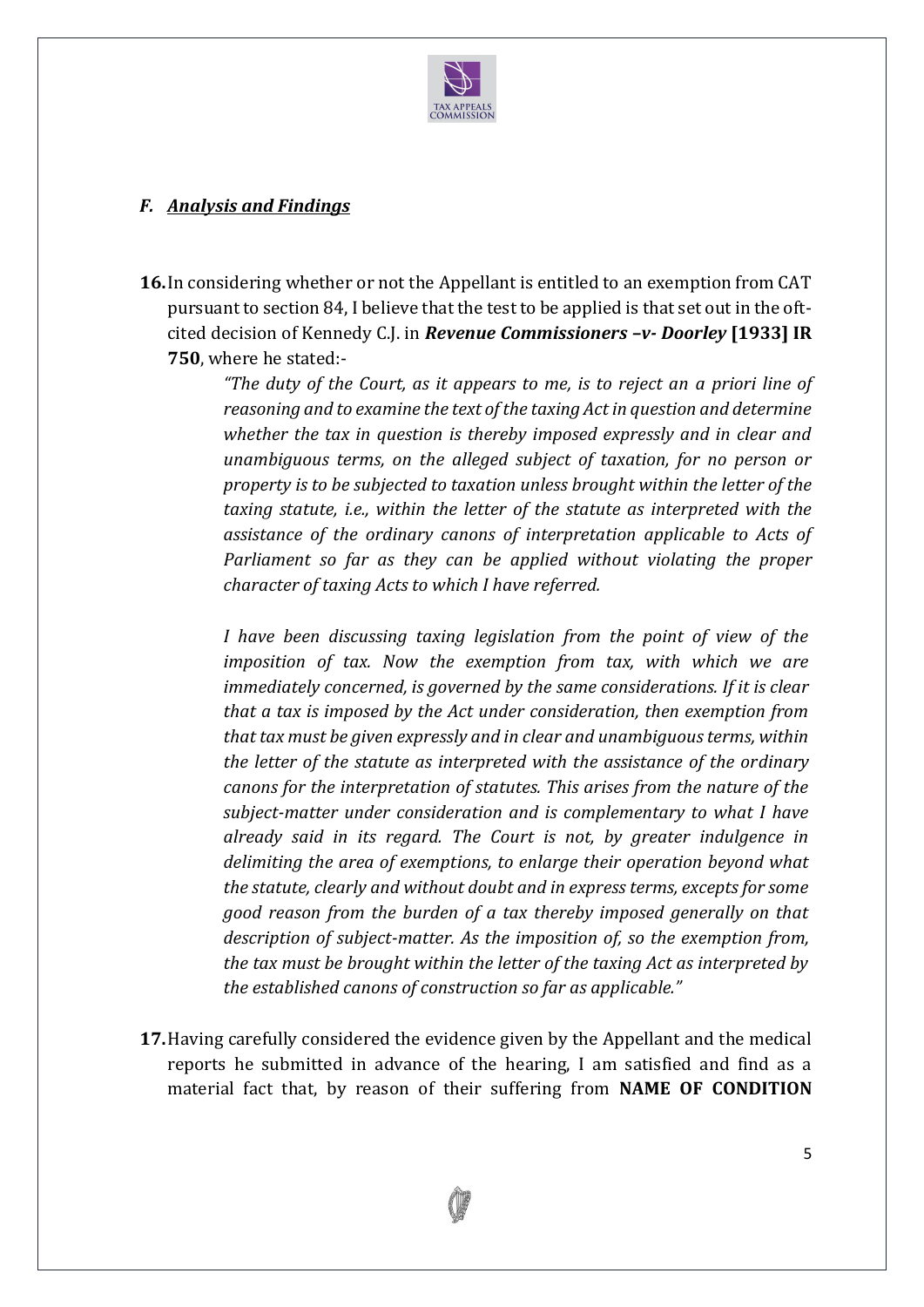

**REDACTED**, the Appellant's children are permanently incapacitated by reason of a physical infirmity.

- **18.**Having further carefully considered the evidence of the Appellant and his wife in relation to how they had spent a significant portion of the Appellant's inheritance to fund in part the acquisition of their new home and its modification to accommodate the needs of their children, and their evidence in relation to their intention to apply the remainder of the inheritance to fund additional medical care (such as additional orthotics and intensive physiotherapy) in addition to what their children receive from the HSE, I am satisfied and find as a material fact that the Appellant has always intended to use his inheritance from the Deceased to pay for the medical care and maintenance of his children. I further find that the inheritance received by the Appellant has been or will be applied exclusively for the purpose of discharging qualifying expenses of the Appellant's children, within the meaning of section 84.
- **19.**On the Respondent's case, however, these findings would not of themselves entitle the Appellant to relief pursuant to section 84. As outlined above, the Respondent submits that relief would only be available if **(a)** the inheritance was taken by the Appellant's children, and not by the Appellant, and **(b)** there was evidence, either in the Will or elsewhere, that the Deceased had made the bequest exclusively for the purpose of providing for the cost of medical care and maintenance of the Appellant's children.
- **20.**Dealing with the first of these points, I do not accept as correct the Respondent's interpretation of section 84 as requiring the gift or inheritance to be received by a permanently incapacitated person in order for the relief afforded by that section to be available. The section is silent on the question of the identity of the recipient; it simply requires the recipient to take the gift or inheritance exclusively for the purpose of discharging qualifying expenses of an individual who is permanently incapacitated.
- **21.**I therefore find that the Respondent was incorrect in law in refusing the Appellant relief pursuant to section 84 on the grounds that he, and not his children, was the recipient of the inheritance from the Deceased's estate.

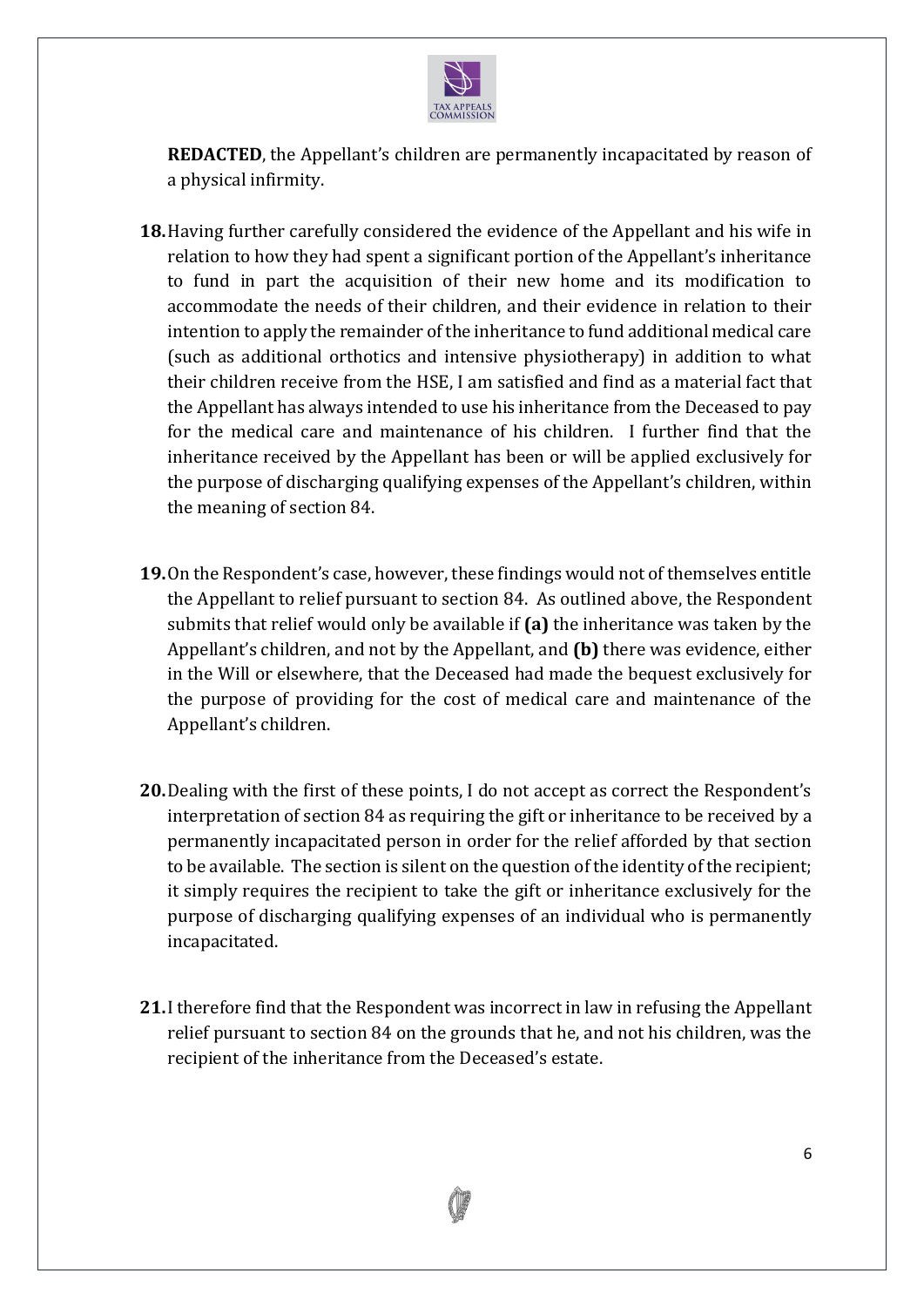

- **22.**Turning to the second point, I believe that the Respondent is correct in arguing that there is not sufficient evidence before me which would enable me to conclude that the Deceased intended when making his Will that his bequest to the Appellant would be applied exclusively for the medical care and maintenance of the Appellant's children. The Will itself contains no reference to the inheritance being used for that purpose, and the Appellant was simply named as one of four nieces and nephews who were to receive equal shares of the residue of the estate for their own use and benefit absolutely.
- **23.**I also note and accept the Respondent's submission that the fact that the Deceased made his Will shortly after the birth of the Appellant's first child, and a number of years prior to the birth of his second child, means that the Deceased could not then have had the future medical care and maintenance of the children in mind as his motivation for making the Appellant one of the beneficiaries of the residue of his estate. In this regard, I note from an assessment of the Appellant's daughter by the Central Remedial Clinic on the 8th of April 2013 that the Appellant's daughter was not diagnosed as suffering from **NAME OF CONDITION REDACTED** until she was 18 months old, some 13 or 14 months after the Deceased had made his Will.
- **24.**Accordingly, while I fully accept the evidence of the Appellant that the Deceased was aware and sympathetic of the health difficulties suffered by the Appellant's children, I cannot find on the evidence before me that his intention in **MONTH REDACTED** 2006 in making the Appellant a one-quarter beneficiary of the residue of his estate was to ensure that the Appellant would have funds available to provide for the medical care and maintenance of the Appellant's children.
- **25.**However, I do not accept as correct the Respondent's submission that section 84 relief will only be available where there is evidence that the disponer provided the gift or inheritance exclusively for the purpose of discharging qualifying expenses. I believe that this is an overly restrictive interpretation of section 84, and is not borne out by the wording of the section.
- **26.**In considering this issue, I have had regard to the decision of the Supreme Court in *Inspector of Taxes –v- Kiernan* **[1981] 1 I.R. 117**, which was more recently applied by Donnelly J in *Coleman –v- Revenue Commissioners* **[2014] IEHC 662**, that:-

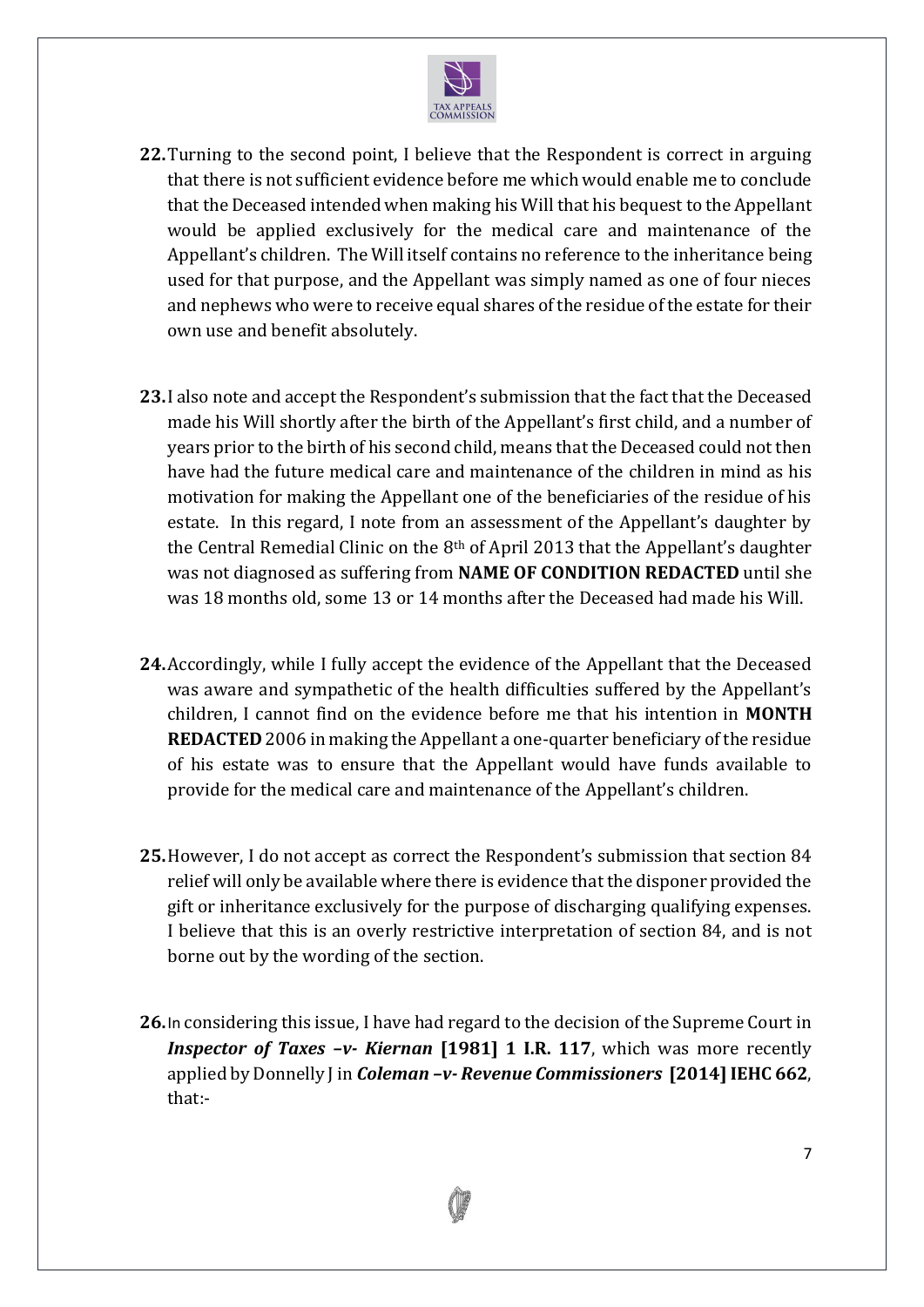

*"Where statutory provisions are addressed to the public generally, a word should be given the meaning which an ordinary member of the public would intend it to have when using it ordinarily",* and

*"*[W]*hen the word which requires to be given its natural and ordinary meaning is a simple word which has a widespread and unambiguous currency, the judge construing it should draw primarily on his own experience of its use. Dictionaries or other literary sources should be looked at only when alternative meanings, regional usages or other obliquities are shown to cast doubt on the singularity of its ordinary meaning, or when there are grounds for suggesting that the meaning of the word has changed since the statute in question was passed."*

- **27.**For the purposes of deciding this issue, I believe that the key word in section 84 is "*taken*". Applying the statements of principle cited in the paragraph above, I find that the word is simple and unambiguous and would be generally understood in this context as meaning "*acquiring the ownership or possession of…*"
- **28.**It is of significance, in my opinion, that this word was used instead of "*given*" or "*made*". While the Respondent's submission on this point might succeed if one of the latter words had been used by the legislature when enacting section 84, I find that the fact that neither of those words was used, and "*taken*" was used instead, means that it is the intention of the recipient of the gift or inheritance, and not that of the disponer, that is relevant to determining eligibility for the relief.
- **29.**I therefore find that the Respondent was incorrect in law in refusing the Appellant relief pursuant to section 84 on the grounds that there was no evidence that the Deceased intended his bequest to the Appellant to be used for the purpose of discharging qualifying expenses of the Appellant's children.

#### *G. Determination*

**30.**For the reasons outlined above, I find that:-

**(a)** the Appellant's children are individuals who are permanently incapacitated by reason of physical infirmity;